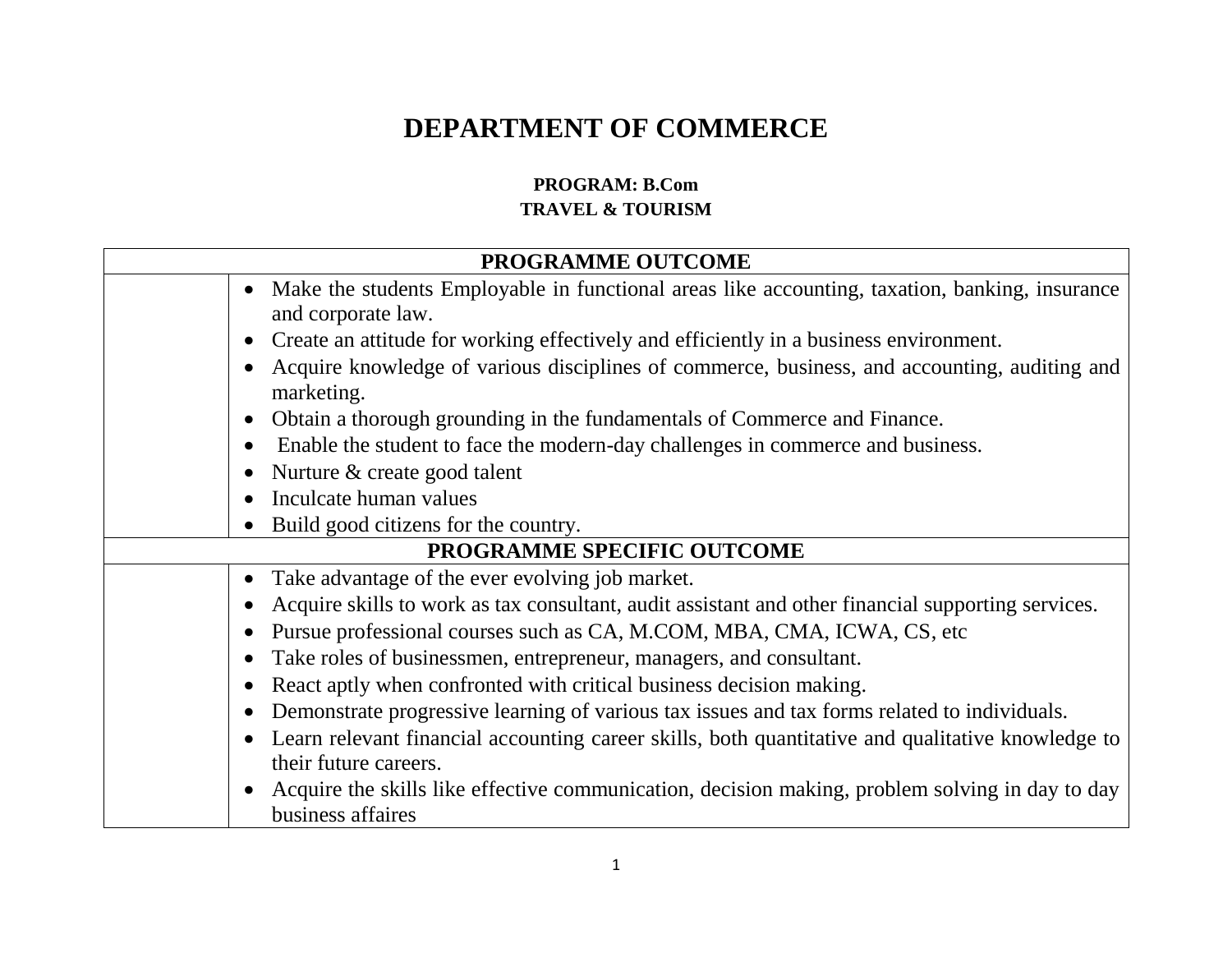|                       |                                                                        | Create skills to work as tax consultant, audit assistant and other financial supporting services.                                                                                                                                                                                                                                           |
|-----------------------|------------------------------------------------------------------------|---------------------------------------------------------------------------------------------------------------------------------------------------------------------------------------------------------------------------------------------------------------------------------------------------------------------------------------------|
| <b>COURSE OUTCOME</b> |                                                                        |                                                                                                                                                                                                                                                                                                                                             |
| <b>Course No.</b>     | <b>LANGUAGE COURSES</b>                                                |                                                                                                                                                                                                                                                                                                                                             |
| CO 1121               | <b>METHODOLOGY AND</b><br>PERSPECTIVES OF BUSINESS<br><b>EDUCATION</b> | Create awareness about the business environment.<br>$\bullet$<br>Understand the role of business in economic<br>development.<br>Create holistic, comprehensive and integrated<br>perspective to business education.<br>Make them aware of ethical practices in business.<br>Enhance the student's general standard of business<br>education |
| CO 1141               | <b>ENVIRONMENTAL STUDIES</b>                                           | Sensitize students to the major emerging issues of<br>$\bullet$<br>environmental problems.<br>Enable to acquire basic ideas about environment.<br>$\bullet$<br>Make the students aware of the need and<br>importance of environmental protection.                                                                                           |
| CO 1142               | <b>MANAGEMENT CONCEPTS AND</b><br><b>THOUGHTS</b>                      | Equip learners with knowledge of management<br>concepts.<br>Enable the students to apply the management<br>$\bullet$<br>concepts and thoughts in contemporary<br>organizations.<br>Facilitate overall understanding of the different<br>$\bullet$<br>dimensions of the management process.                                                  |
| CO 1131               | <b>MANAGERIAL ECONOMICS</b>                                            | Familiarize students with the economic principles                                                                                                                                                                                                                                                                                           |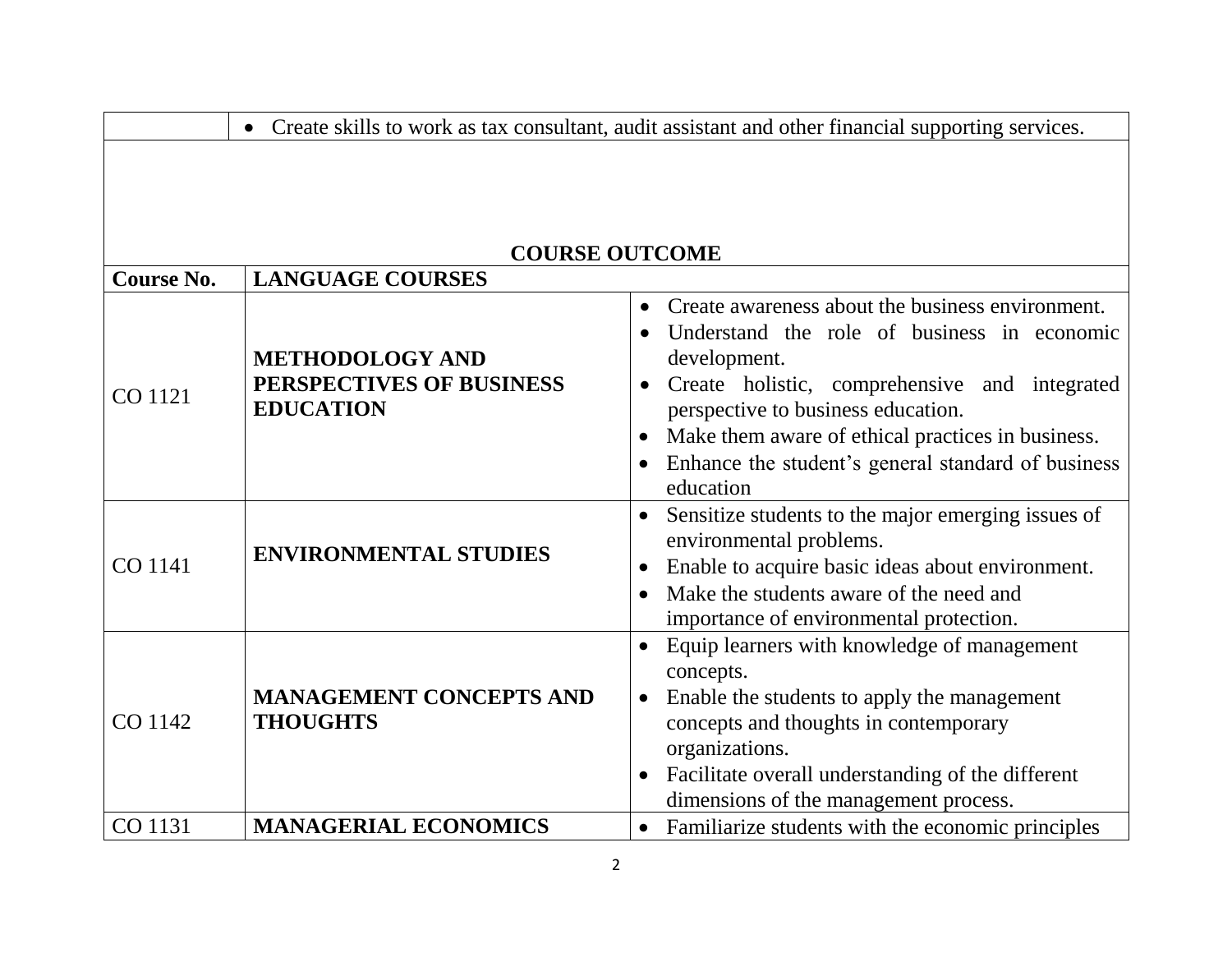|         |                                                | and theories.<br>Enable them to make various business decisions.                                                                                                                                                                                                                                                                                                                                                                   |
|---------|------------------------------------------------|------------------------------------------------------------------------------------------------------------------------------------------------------------------------------------------------------------------------------------------------------------------------------------------------------------------------------------------------------------------------------------------------------------------------------------|
|         |                                                | Equip the students to apply the economic theories<br>in different business situations.                                                                                                                                                                                                                                                                                                                                             |
| CO 1221 | <b>INFORMATICS AND CYBER LAWS</b>              | Review the basic concepts and fundamental<br>$\bullet$<br>knowledge in the field of informatics.<br>Create awareness about the nature of the<br>emerging digital knowledge society.<br>Make them aware of the impact of informatics<br>on business decisions.<br>Create awareness about the cyber world and<br>$\bullet$<br>cyber regulations.<br>Familiarize the students with different methods<br>$\bullet$<br>of depreciation. |
| CO 1241 | <b>FINANCIAL ACCOUNTING</b>                    | Equip the students to prepare the accounts of<br>specialized business enterprises.<br>Create awareness about accounting entries in<br>hire purchase system.                                                                                                                                                                                                                                                                        |
| CO 1242 | <b>BUSINESS REGULATORY</b><br><b>FRAMEWORK</b> | Sensitize students to the various forms of<br>business laws.<br>Acquaintine students with the legal framework<br>influencing business decisions.<br>Provide a brief idea about the framework of<br>$\bullet$<br>Indian business Laws.<br>Enable the students to apply the provisions of<br>business laws in business activities.                                                                                                   |
| CO 1231 | <b>BUSINESS MATHEMATICS</b>                    | Enable the students to acquire knowledge in                                                                                                                                                                                                                                                                                                                                                                                        |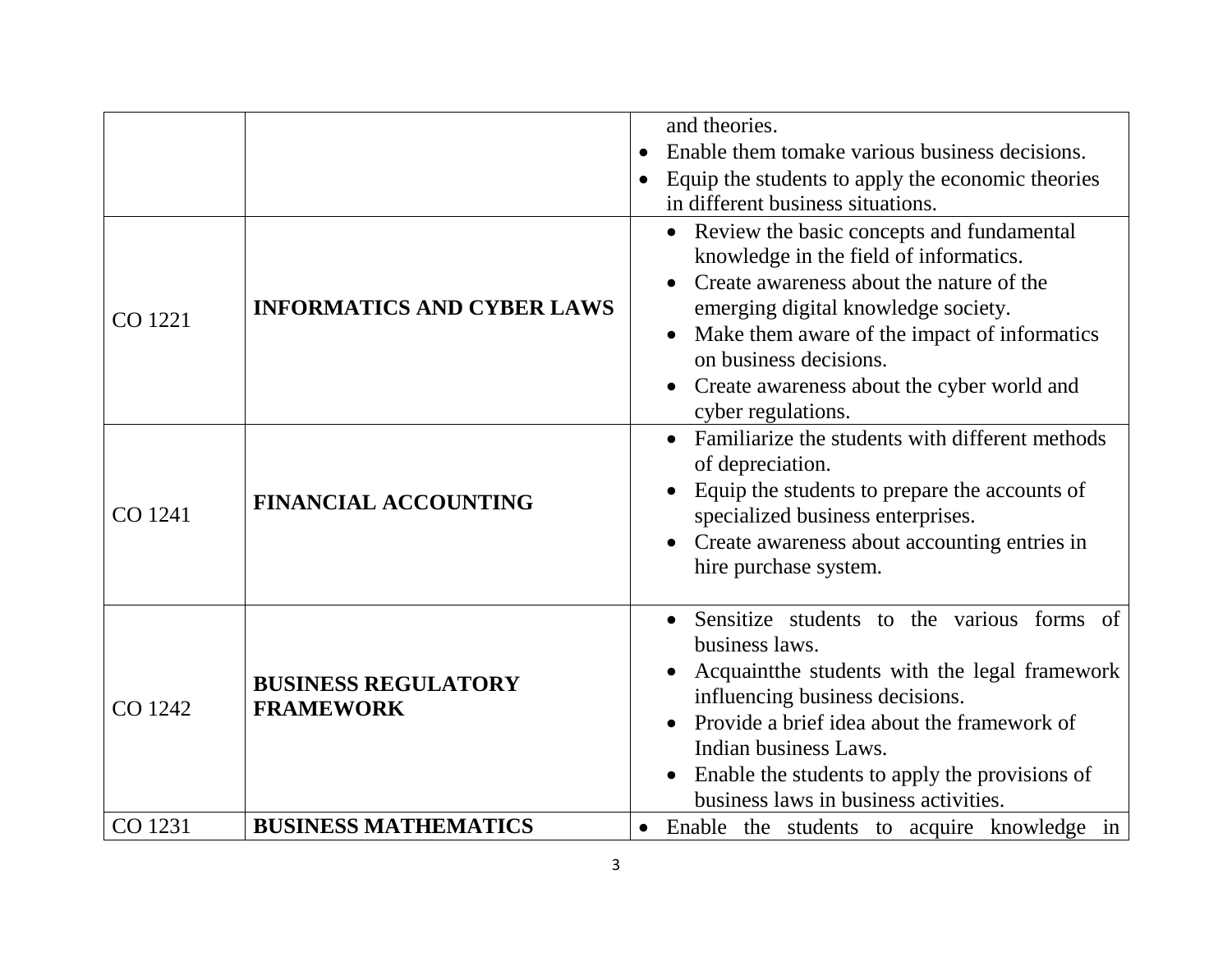|         |                                                | applying basic mathematical tool in practical                    |
|---------|------------------------------------------------|------------------------------------------------------------------|
|         |                                                | business decision                                                |
|         |                                                | Familiarize<br>the<br>students<br>with<br>the<br>basic           |
|         |                                                | mathematical tools.                                              |
|         |                                                | Impart skills in applying mathematical tools in<br>$\bullet$     |
|         |                                                | business practice.                                               |
|         |                                                | Make students aware of the diverse functional                    |
|         |                                                | forms of business.                                               |
|         |                                                | Give them an insight into various business                       |
|         | <b>ENTREPRENEURSHIP</b>                        | opportunities                                                    |
| CO 1341 | <b>DEVELOPMENT</b>                             | Familiarize the students with the latest                         |
|         |                                                | programmes of Government in promoting small                      |
|         |                                                | and medium industries                                            |
|         |                                                | Impart knowledge regarding starting of new                       |
|         |                                                | ventures.                                                        |
|         |                                                | Provide a basic understanding of accounts of<br>$\bullet$        |
|         | <b>ADVANCED FINANCIAL</b><br><b>ACCOUNTING</b> | business organizations.                                          |
|         |                                                | Create awareness of accounts related to dissolution              |
|         |                                                | of partnership firms                                             |
| CO 1342 |                                                | Acquaint students with the system of accounting                  |
|         |                                                | for different branches and departments.                          |
|         |                                                | Enable students to prepare accounts of<br>$\bullet$              |
|         |                                                | consignments.                                                    |
|         |                                                | Equip the students with the preparation of accounts<br>$\bullet$ |
|         |                                                | of various business areas.                                       |
|         | <b>COMPANY ADMINISTRATION</b>                  | Familiarize the students about the salient                       |
| CO 1343 |                                                | provisions of Indian Companies Act 2013.                         |
|         |                                                | Acquaint the students with the management and                    |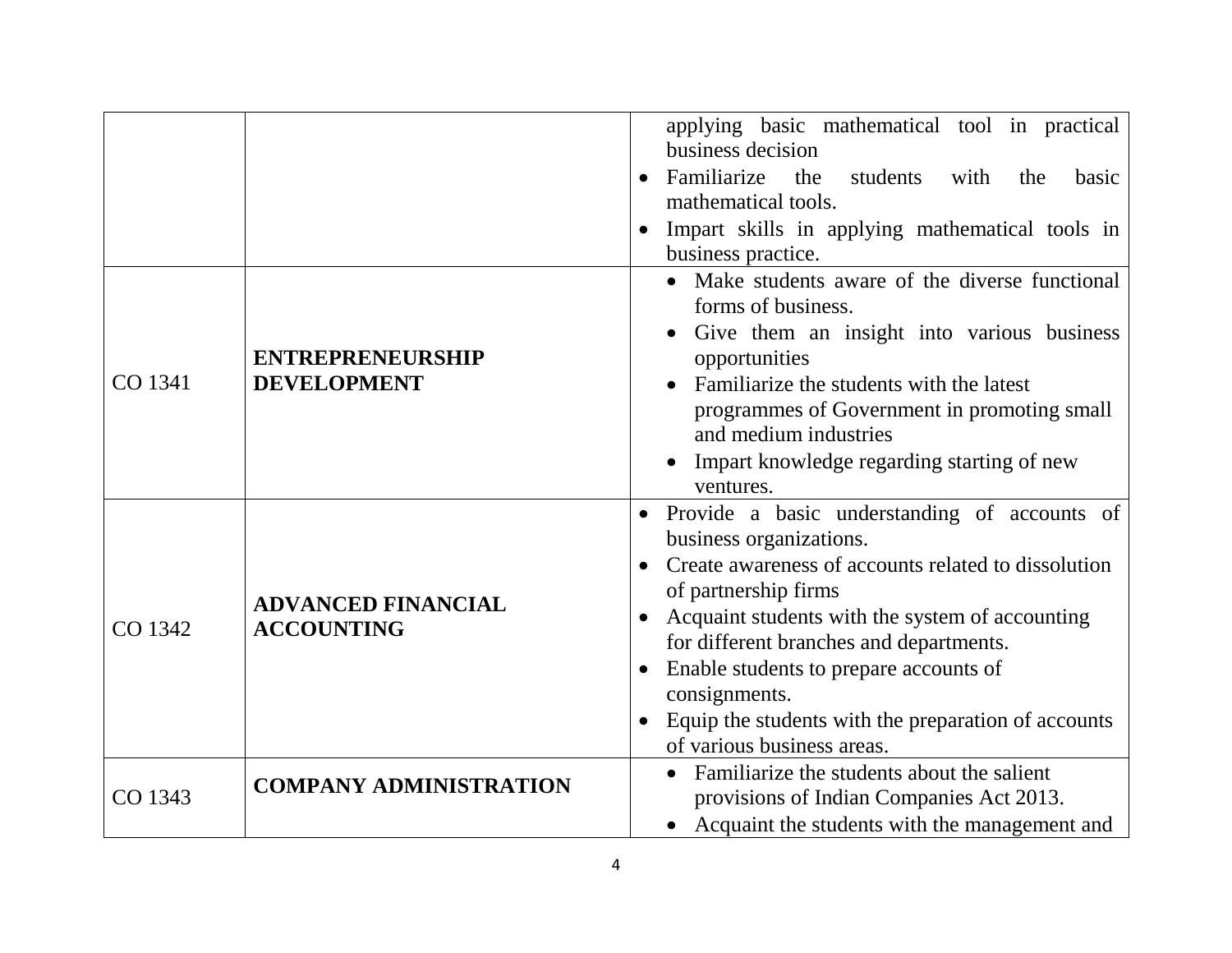|         |                                                   | administration of companies.                                    |
|---------|---------------------------------------------------|-----------------------------------------------------------------|
|         |                                                   | Enable them to deal with the complaints,                        |
|         |                                                   | requirements and to make investigation into the                 |
|         |                                                   | affairs of the company.                                         |
|         |                                                   | Familiarize the students about the winding up                   |
|         |                                                   | procedure of companies.                                         |
|         |                                                   | Update and expand basic skill and attitudes                     |
|         |                                                   | relevant to financial management.                               |
|         |                                                   | Equip students to utilize the digital knowledge                 |
|         | FINANCIAL MANAGEMENT                              | resources effectively for their chosen fields of<br>study       |
| CO 1361 |                                                   | Provide conceptual and analytical insights to<br>$\bullet$      |
|         |                                                   | make financial decisions skillfully.                            |
|         |                                                   | Familiarize the students with the conceptual                    |
|         |                                                   | frame work of financial management.                             |
|         |                                                   | Enable the students to understand the practical                 |
|         |                                                   | applications of financial management.                           |
|         |                                                   | Introduce the basic concepts of tourism<br>$\bullet$            |
|         | <b>TOURISM PRINCIPLES AND</b><br><b>PRACTICES</b> | Give an insight in to the impact of tourism                     |
| CO 1361 |                                                   | Create an awareness about the role of various                   |
|         |                                                   | organizations of tourism in tourism promotion                   |
|         |                                                   | Familiarize students with the basic concepts of                 |
|         |                                                   | tourism                                                         |
|         |                                                   | Introduce e-business in actual practice.<br>$\bullet$           |
| CO 1331 | <b>E-BUSINESS</b>                                 | Provide students a clear idea of e-commerce and e-<br>$\bullet$ |
|         |                                                   | business and their types and models                             |
|         |                                                   | Acquaint students with some innovative e business               |
|         |                                                   | systems                                                         |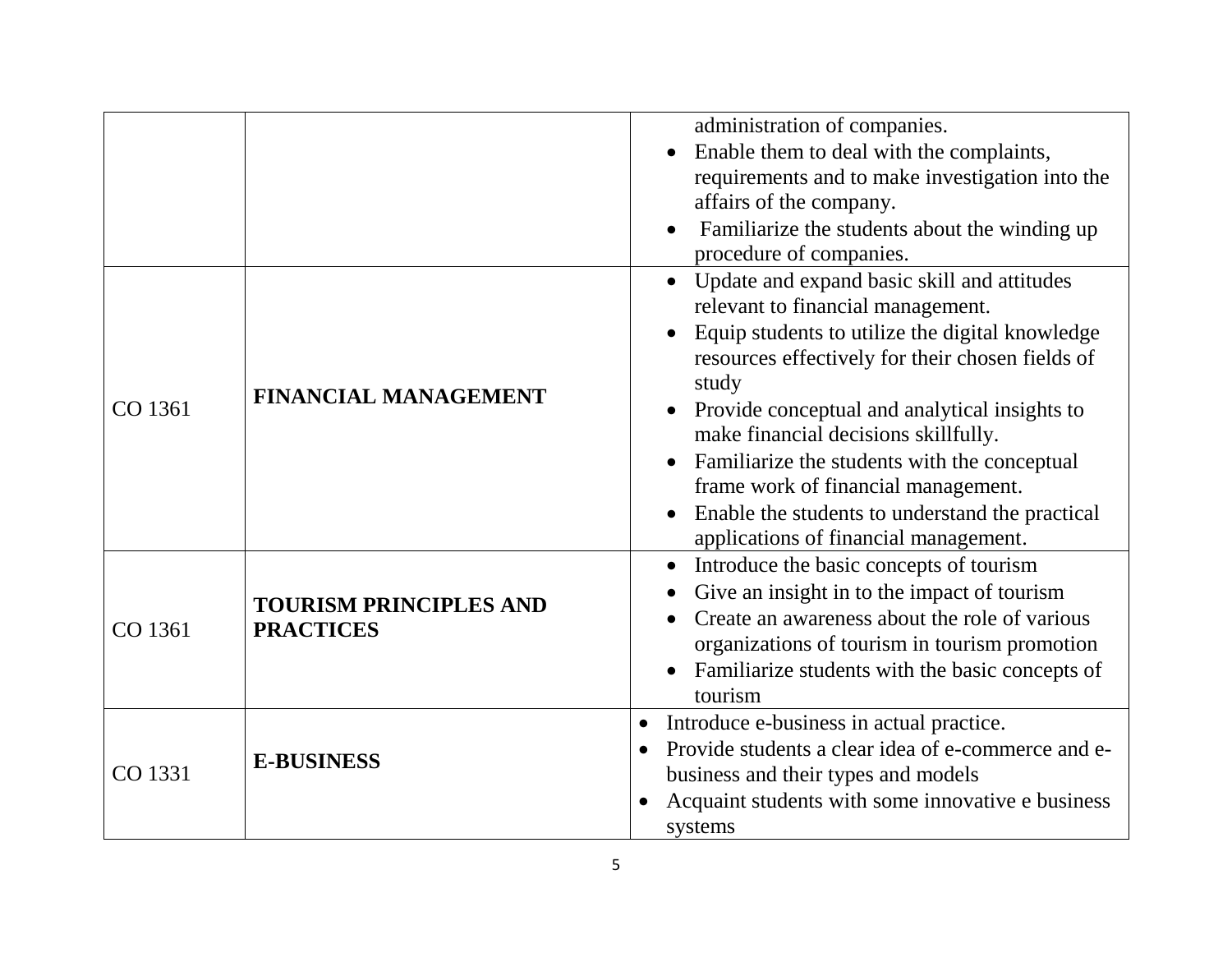|         |                                | Impart knowledge on the basics of starting online<br>$\bullet$<br>business.<br>Expose the students to e-business and its<br>potentialities.                                                                                                                                                                                                                                                                             |
|---------|--------------------------------|-------------------------------------------------------------------------------------------------------------------------------------------------------------------------------------------------------------------------------------------------------------------------------------------------------------------------------------------------------------------------------------------------------------------------|
| CO 1441 | <b>INDIAN FINANCIAL MARKET</b> | Analyze and appreciate capital market<br>operations<br>Provide an in-depth knowledge on financial<br>$\bullet$<br>market.<br>Acquaint the students with financial market<br>$\bullet$<br>operation<br>Provide a clear cut idea about the functioning of<br><b>Indian Financial Markets.</b><br>provide awareness about the functioning of<br>Indian Capital market operations                                           |
| CO 1442 | <b>BANKING AND INSURANCE</b>   | Equip students with a thorough knowledge of<br>$\bullet$<br>the various banking activities.<br>Sensitize them with basic understanding of<br>$\bullet$<br>insurance business.<br>Familiarize with the key concepts in Insurance<br>$\bullet$<br>Provide a basic knowledge about the theory and<br>practice of banking<br>Familiarize the students with the changing<br>$\bullet$<br>scenario of Indian Banking systems. |
| CO 1443 | <b>CORPORATE ACCOUNTING</b>    | Understand the students about the accounts of<br>insurance and banking companies.<br>Create awareness about corporate accounting.<br>Introduce the students to the provisions of                                                                                                                                                                                                                                        |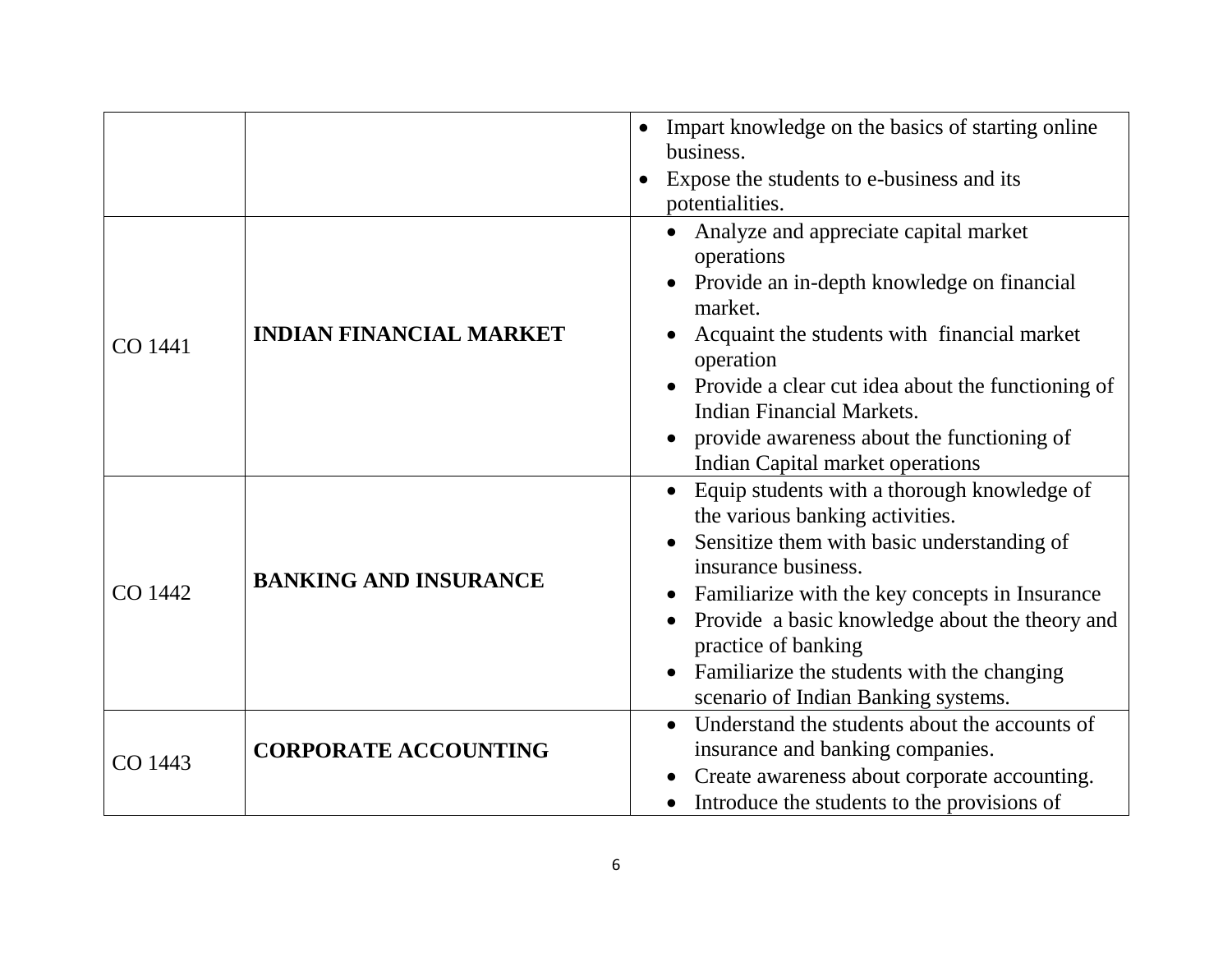|         |                                  | Companies Act, IAS and IFRS.                                                                                     |
|---------|----------------------------------|------------------------------------------------------------------------------------------------------------------|
|         |                                  | Enable the students to prepare and interpret<br>$\bullet$                                                        |
|         |                                  | financial statement of joint stock companies                                                                     |
|         |                                  | • Give a description about the natural products                                                                  |
|         |                                  | and manmade products.                                                                                            |
|         |                                  | Provide an insights in to the natural resources of<br>India                                                      |
| CO 1461 | <b>TOURISM PRODUCTS</b>          | Create an awareness about the historic<br>importance of tourism in economic development                          |
|         |                                  | Enhance career prospects and employability in<br>$\bullet$<br>tourism sector.                                    |
|         |                                  | Develop socio cultural understanding of<br>tourism.                                                              |
|         |                                  |                                                                                                                  |
| CO 1431 | <b>BUSINESS STATISTICS</b>       | Familiarize them with the statistical variables in<br>actual practice.                                           |
|         |                                  | Enable the students to gain understanding of<br>$\bullet$                                                        |
|         |                                  | statistical techniques                                                                                           |
|         |                                  | Help the students to apply statistical techniques<br>$\bullet$<br>in practical applications of business          |
|         |                                  | Create an understanding about the applicability<br>$\bullet$<br>of the statistical variables in various business |
|         |                                  | decision making.                                                                                                 |
|         |                                  | Introduce students to the methodologies of tax<br>$\bullet$                                                      |
| CO 1541 | <b>FUNDEMENTAL OF INCOME TAX</b> | structure                                                                                                        |
|         |                                  | Familiarize the students about the fundamental                                                                   |
|         |                                  | concepts of income tax                                                                                           |
|         |                                  | Enable the students to acquire the basic skills                                                                  |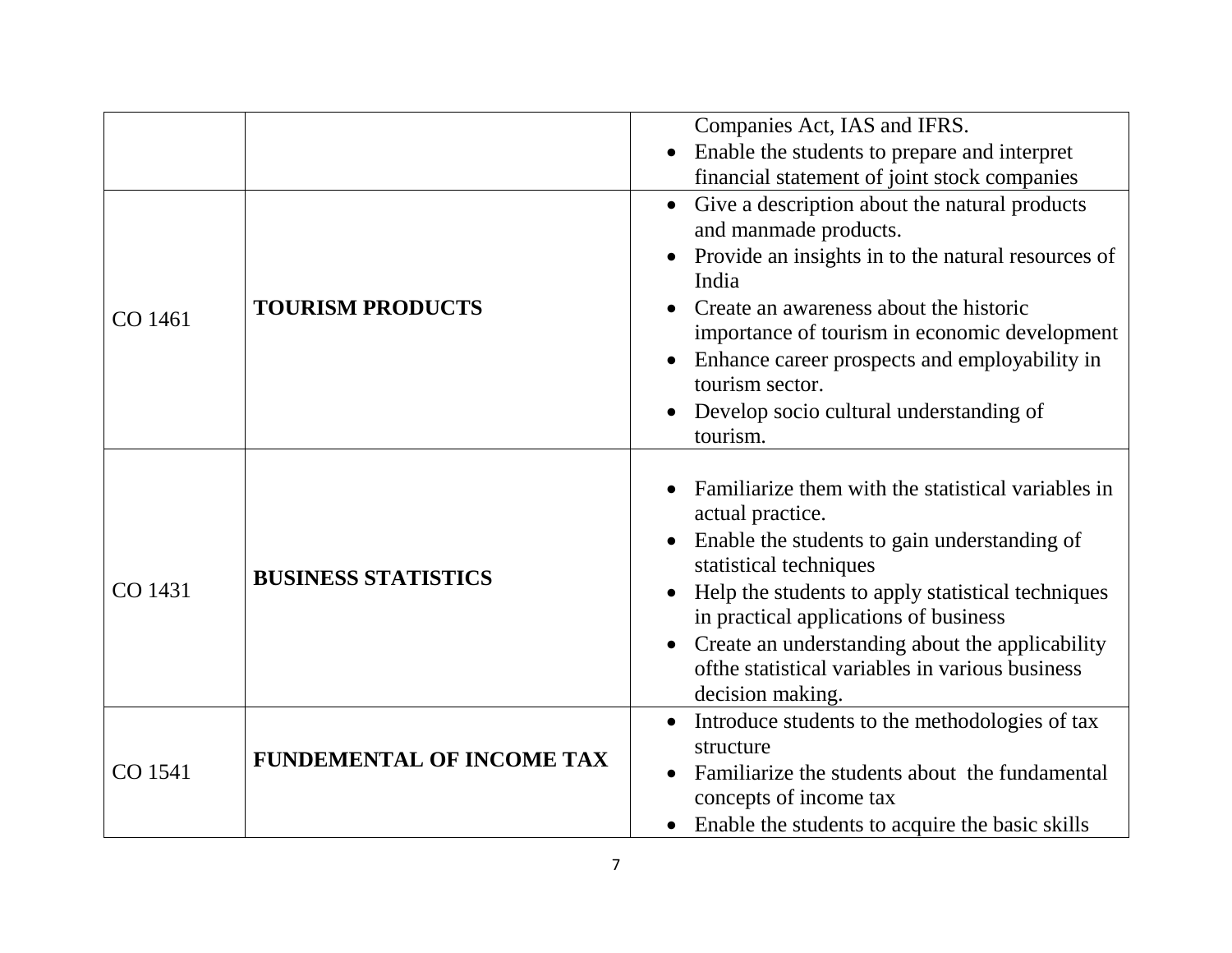|         |                             | required to compute the tax liability.<br>Help the students to acquire the skills to assess<br>the tax of income from salaries.<br>Developin them a critical perspective about<br>$\bullet$<br>income from house property.<br>Impart basic knowledge and understanding of<br>the concepts and practice of Income Tax Law in<br>India.                                                                                                                                             |
|---------|-----------------------------|-----------------------------------------------------------------------------------------------------------------------------------------------------------------------------------------------------------------------------------------------------------------------------------------------------------------------------------------------------------------------------------------------------------------------------------------------------------------------------------|
| CO 1542 | <b>COST ACCOUNTING</b>      | Explain the nature and scope of the cost accounting<br>$\bullet$<br>system.<br>Impart knowledge of cost accounting system.<br>Acquaint the students with the measures of cost<br>control<br>Familiarize the students with cost and cost<br>accounting concepts<br>Make the students learn cost accounting as a<br>$\bullet$<br>distinct stream of accounting.                                                                                                                     |
| CO 1543 | <b>MARKETING MANAGEMANT</b> | Impart knowledge of various concepts of<br>modern marketing outcomes.<br>Provide an understanding of the contemporary<br>marketing process.<br>Familiarize them with the diverse concerns of<br>marketing in the emerging business scenario.<br>Create an awareness about the various aspects of<br>application of modern marketing techniques.<br>Obtaincompetitive advantages of marketing in<br>business organizations.<br>Acquire analytical, critical and creative skills to |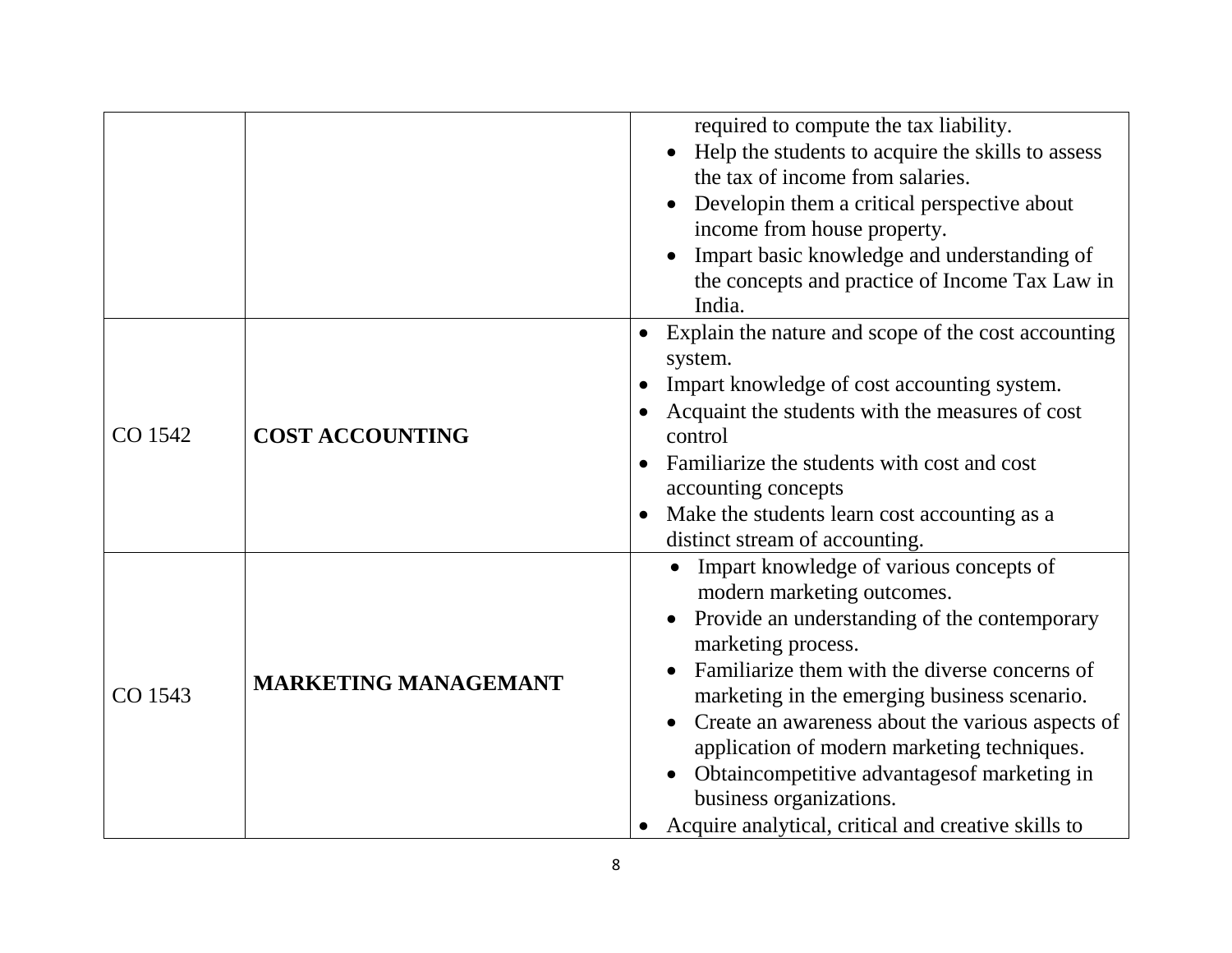|         |                                                                     | interact with the world market.                                                                                                                                                                                                                                                                                                                                                                                              |
|---------|---------------------------------------------------------------------|------------------------------------------------------------------------------------------------------------------------------------------------------------------------------------------------------------------------------------------------------------------------------------------------------------------------------------------------------------------------------------------------------------------------------|
| CO 1551 | <b>FUNDEMENTALS OF FINANCIAL</b><br><b>ACCOUNTING (OPEN COURSE)</b> | Provide basic accounting knowledge as applicable<br>$\bullet$<br>to business.<br>Generate a background for higher leaning in<br>financial accounting<br>Enable the students to acquire knowledge in the<br>$\bullet$<br>basic principles and practices of financial<br>accounting<br>Equip the students to maintain various types of<br>ledgers.<br>Strengthen the creative talents and skills to prepare<br>final accounts. |
| CO 1644 | <b>PROJECT</b>                                                      | Help them to prepare a thesis.<br>$\bullet$<br>Create critical and original thinking<br>$\bullet$<br>Nurture intellectual honesty and research spirit<br>Make them practice research methodology                                                                                                                                                                                                                             |
| CO 1561 | <b>HOSPITALITY MANAGEMENT</b>                                       | Help them contextualize the study of hospitality<br>management as part of tourism<br>Familiarize the students with various types<br>accommodation<br>Familiarize the students with various business<br>activities in the accommodation segment.<br>Help them to see tourism as a product of place and<br>time.                                                                                                               |
| CO 1641 | <b>AUDITING</b>                                                     | Acquaint the students with the principles and<br>practice of auditing<br>Provide students the knowledge of auditing                                                                                                                                                                                                                                                                                                          |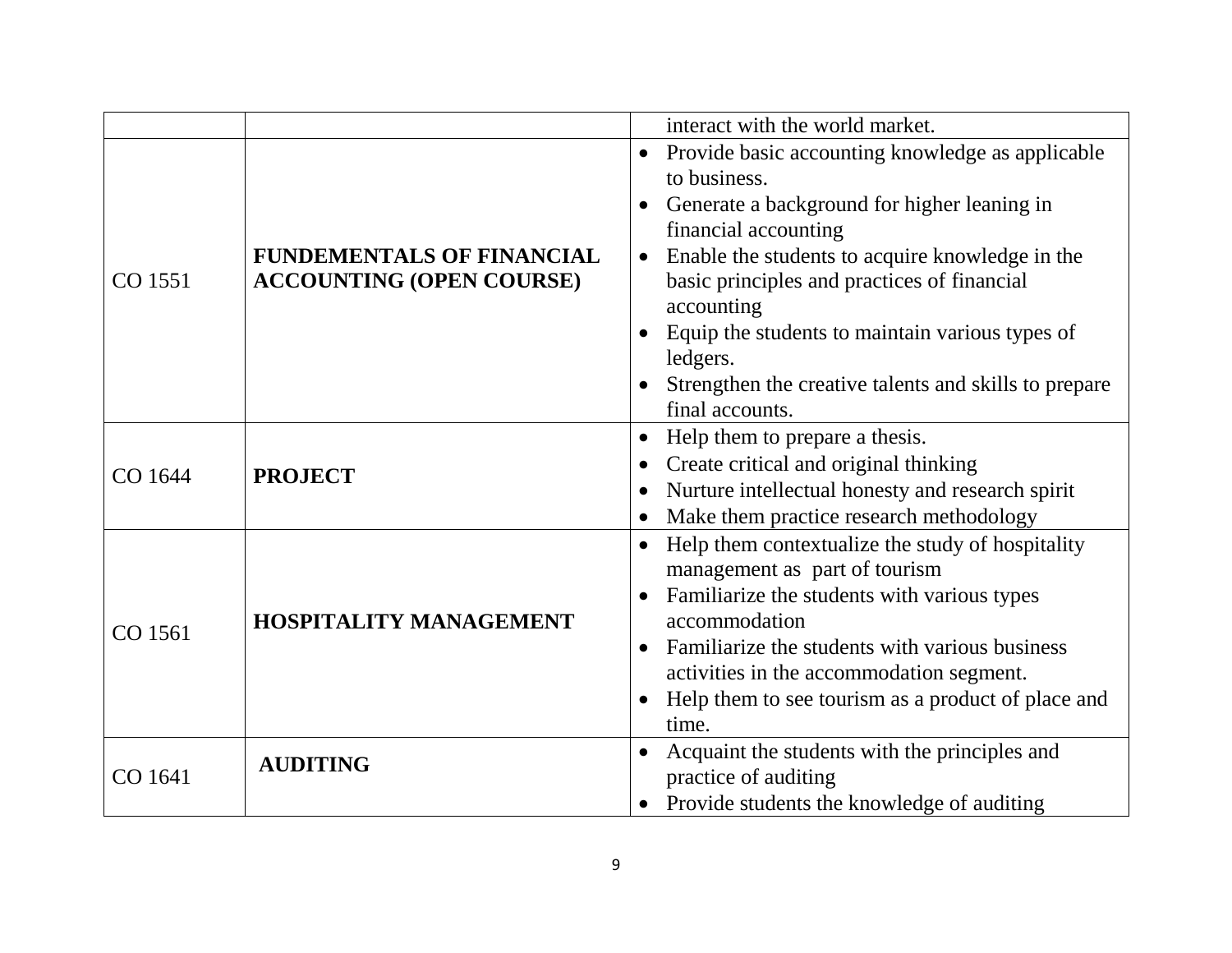|         |                              | principles, procedures and techniques.                                                             |
|---------|------------------------------|----------------------------------------------------------------------------------------------------|
|         |                              | Help them identify the prospects of auditing in<br>$\bullet$                                       |
|         |                              | accordance with current legal requirements and                                                     |
|         |                              | professional standards                                                                             |
|         |                              | Familiarize students with the audit.<br>$\bullet$                                                  |
|         |                              | Create idea about the audit of companies and the                                                   |
|         |                              | liabilities of the auditor.                                                                        |
|         |                              | Develop the skill required for the application of<br>$\bullet$<br>cost accounting.                 |
|         |                              | Develop methods and techniques of costing in<br>$\bullet$<br>managerial decisions                  |
| CO 1642 | <b>APPLIED COSTING</b>       | Acquaint the students with different methods<br>and techniques of costing.                         |
|         |                              | Enable the students to apply the costing methods<br>in business undertakings                       |
|         |                              | Familiarize the students with costing techniques<br>$\bullet$<br>in different types of industries. |
| CO 1643 | <b>MANAGEMENT ACCOUNTING</b> | Develop professional competencies and skill in<br>applying accounting informations                 |
|         |                              | Help them to apply the accounting principles<br>and practices for decision making.                 |
|         |                              | Enable students to acquire sound knowledge of<br>$\bullet$<br>concepts, methods and techniques of  |
|         |                              | management accounting                                                                              |
|         |                              | Make the students develop competence with<br>$\bullet$                                             |
|         |                              | management accounting.                                                                             |
|         |                              | Enable the students to use management                                                              |
|         |                              | accounting in managerial decision making and                                                       |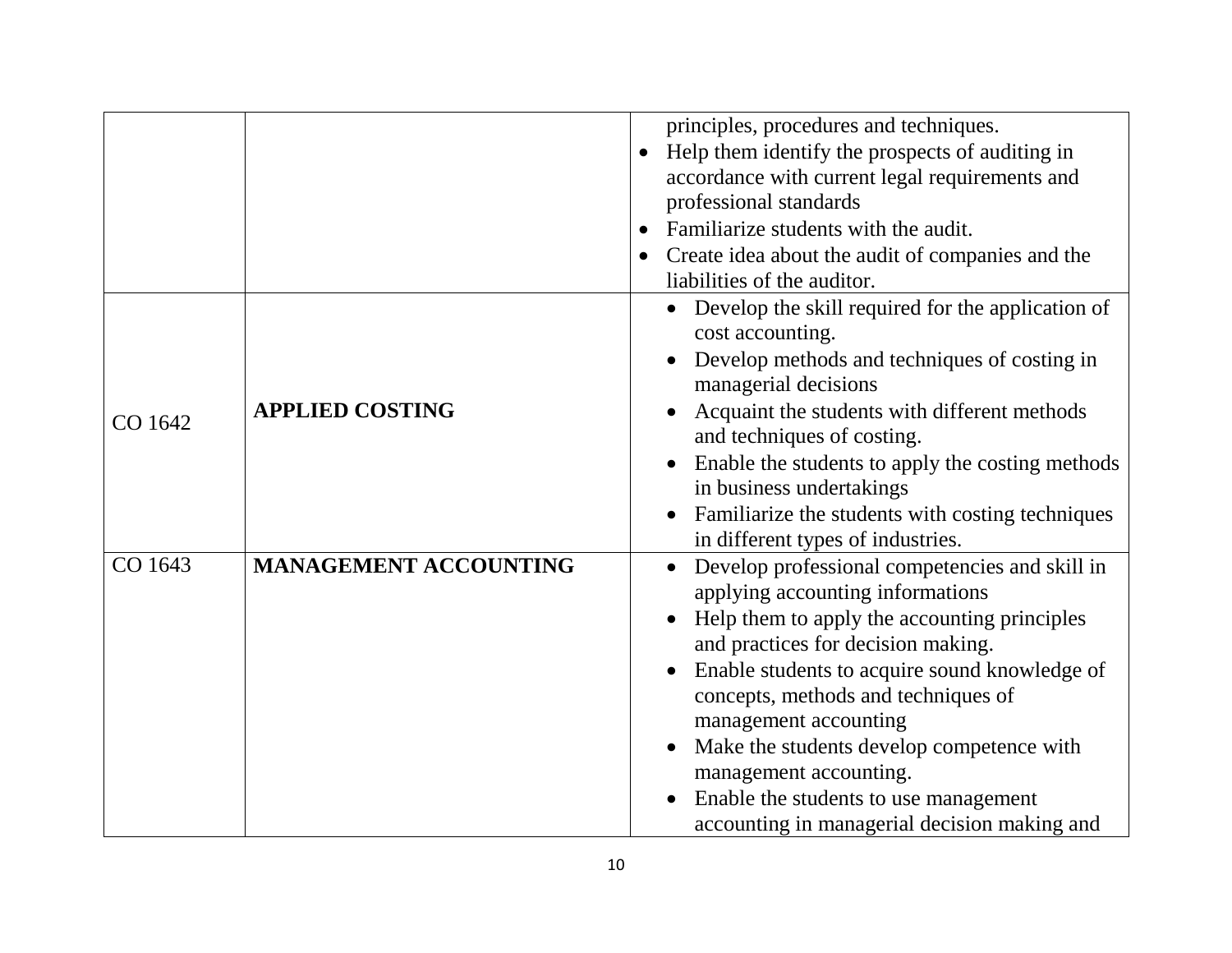|         |                                                                                 | control.                                                                                                                                                                                                                                                                                                                                                                                           |
|---------|---------------------------------------------------------------------------------|----------------------------------------------------------------------------------------------------------------------------------------------------------------------------------------------------------------------------------------------------------------------------------------------------------------------------------------------------------------------------------------------------|
| CO 1651 | <b>MANAGEMENT OF FOREIGN</b><br><b>TRADE</b>                                    | Expose the students to the overall management<br>of foreign trade.<br>Make the students aware of the factors affecting<br>international business.<br>Acquaint the students with India's foreign trade.<br>Familiarize the students with international trade<br>and service.<br>Create knowledge about rules and regulations of<br>international trade and commerce.                                |
| CO 1661 | <b>TAXATION LAW AND ACCOUNTS</b>                                                | Equip the students with the practical skill and<br>$\bullet$<br>knowledge of income tax and GST.<br>Enable the students to understand the provisions<br>of income tax.<br>Create skill in computation of total income and<br>tax liability of various persons.<br>Familiarize the students with the procedure of<br>income tax assessment.<br>Provide students with the basic knowledge of<br>GST. |
| CO 1661 | <b>TRAVEL AGENCY, TOUR</b><br><b>OPERATION AND AIRLINE</b><br><b>MANAGEMENT</b> | Provide a comprehensive knowledge about<br>$\bullet$<br>travel agency and tour operation.<br>Create critical knowledge about the inner<br>working mechanism of the travel agency.<br>Impart knowledge on the skills necessary for<br>tour operation business<br>Generate idea about airline management and<br>$\bullet$                                                                            |